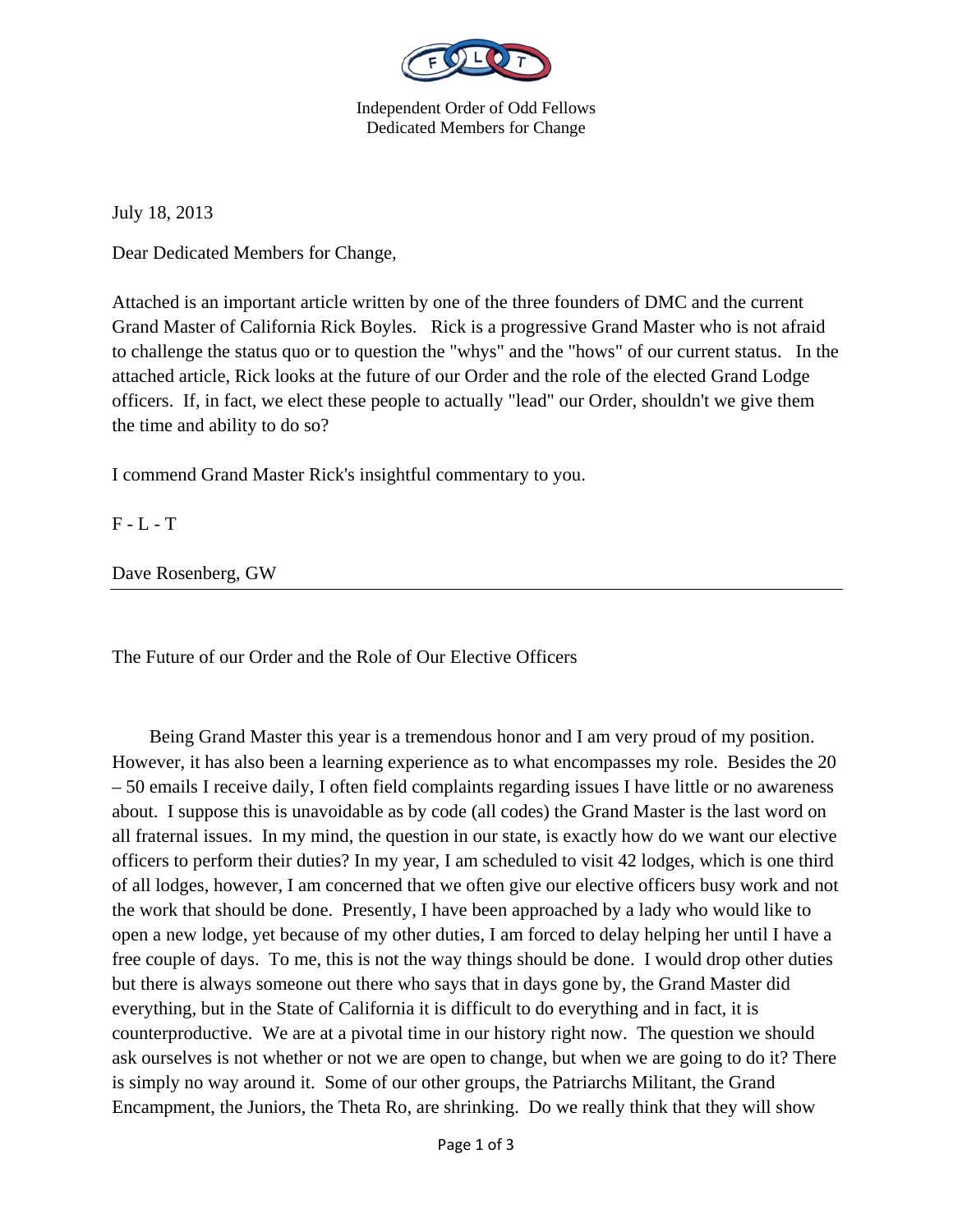

Independent Order of Odd Fellows Dedicated Members for Change

much progress unless we concentrate on them directly? The fact that the Grand Master and his entourage are running from point A to point B may seem impressive but to me it seems like we are marching like lemmings into the sea. Now, don't say that I bring this up because I want to make my own year easier, because it will not affect my year. Sooner or later, we have to look at the bigger picture. We have to see that our order is shrinking and rather than having snacks with people we have had snacks with 1,000 times before, we should be out in the public arena wearing sandwich boards announcing our presence, because this is what we have lost. We are losing our connection to the outside world.

 Now, take a look at the real numbers of our order in our state. I say in our state because other states are already much more dire than ours. Most if not all of our lodges experience only a small percentage of attendees at every meeting. Why? For any number of reasons, but the results are the same. Here are the real attendance numbers of our order in California: The number is actually quite small. Many of the lodges meet with barely a quorum: many of the others with 10  $-15$ ; and then, only a handful over that amount. So, if you figure 40 - 50 meet with 5 members  $=$ 250 members. 50 meet with 10 members = 500 members, and lastly 22 meet with 15 - 30 members = 450, that only gives an active total of 1200 members! Bad as that sounds, I think it is pretty near the mark. So, you see when we quote our state as having 4500 to 5000 members, only ¼ are active!

 So then, let's return to the earlier issue: what do the elective officers, the elected heads of our fraternal side, do to slow or stop this decline? I agree that they should be big on pushing events and encouraging enthusiasm on all fronts, but the issue becomes muddied when the Grand Master spends much of his or her time running to lodges that a year or two from now may be closed completely. To be perfectly frank, a lodge just surrendered their charter because they could not get a quorum even though they were meeting in a member's living room. Members, things are dire. And, if you truly believe that the Grand Master and his entourage travelling throughout the state on a madcap rush to meet with every lodge is the answer, why has it never worked before? I submit that it does not work unless the Grand Master and officers were to reside at that lodge and that baring that, they would not have any real idea how that lodge operates. 95% of the time, lodges rule themselves. There is no easy fix for this, and the only quick fix a Grand Lodge Officer may suggest is closure. The truth of life is this: failure is easy, success takes effort. Just paying a lodge a visit does nothing beyond taking a photo of a place in time.

 A couple years ago, our districts were realigned, and this was to make them more equitable with one another. This was inevitable. Now, we need to take more strides towards our future. Many have talked about modern technologies such as skype, and interconnecting the lodges. I suggest that in the near future, we need to deal with this in depth and stop expecting our shuttling